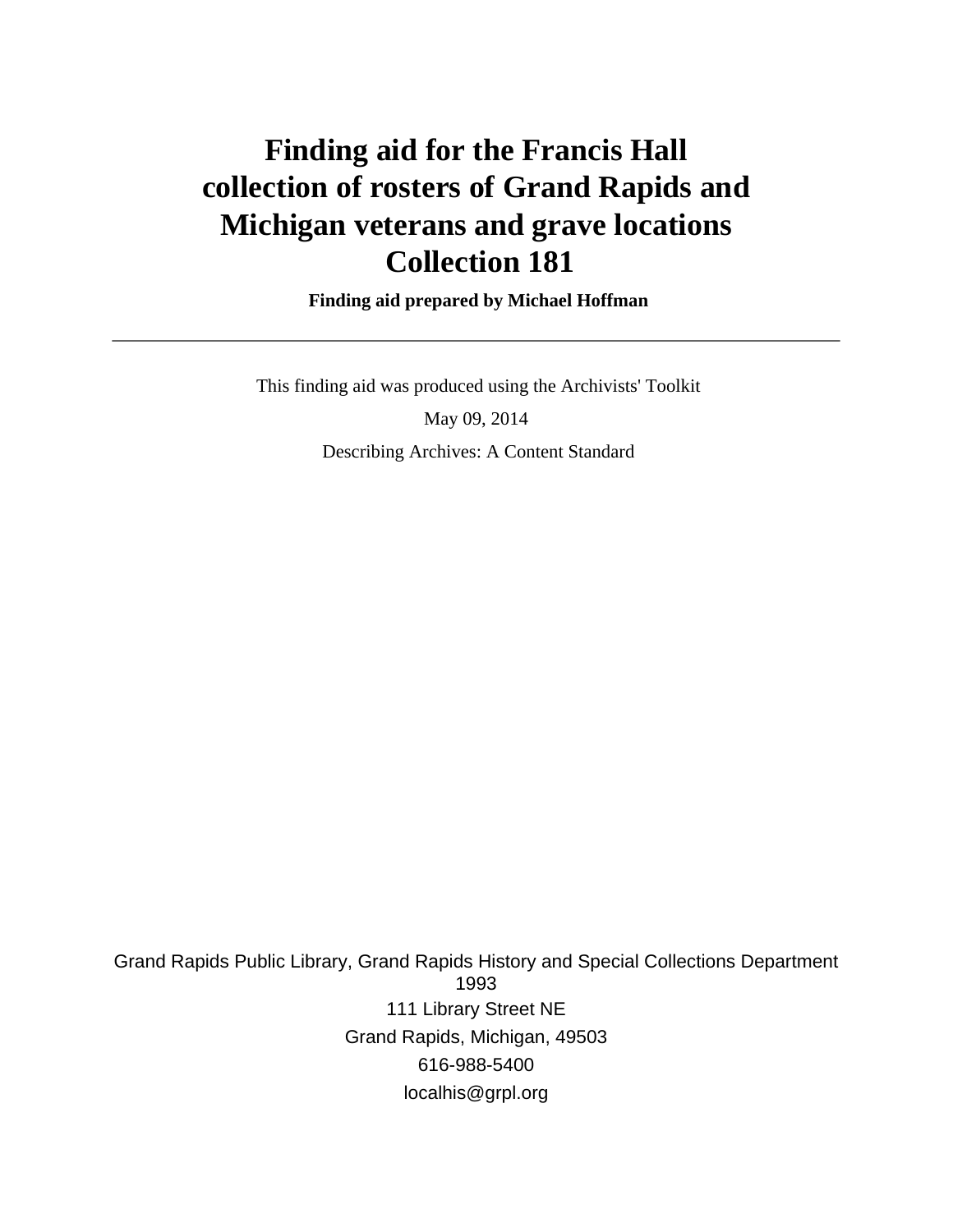## **Table of Contents**

l,

| $Rossers 6$ |  |
|-------------|--|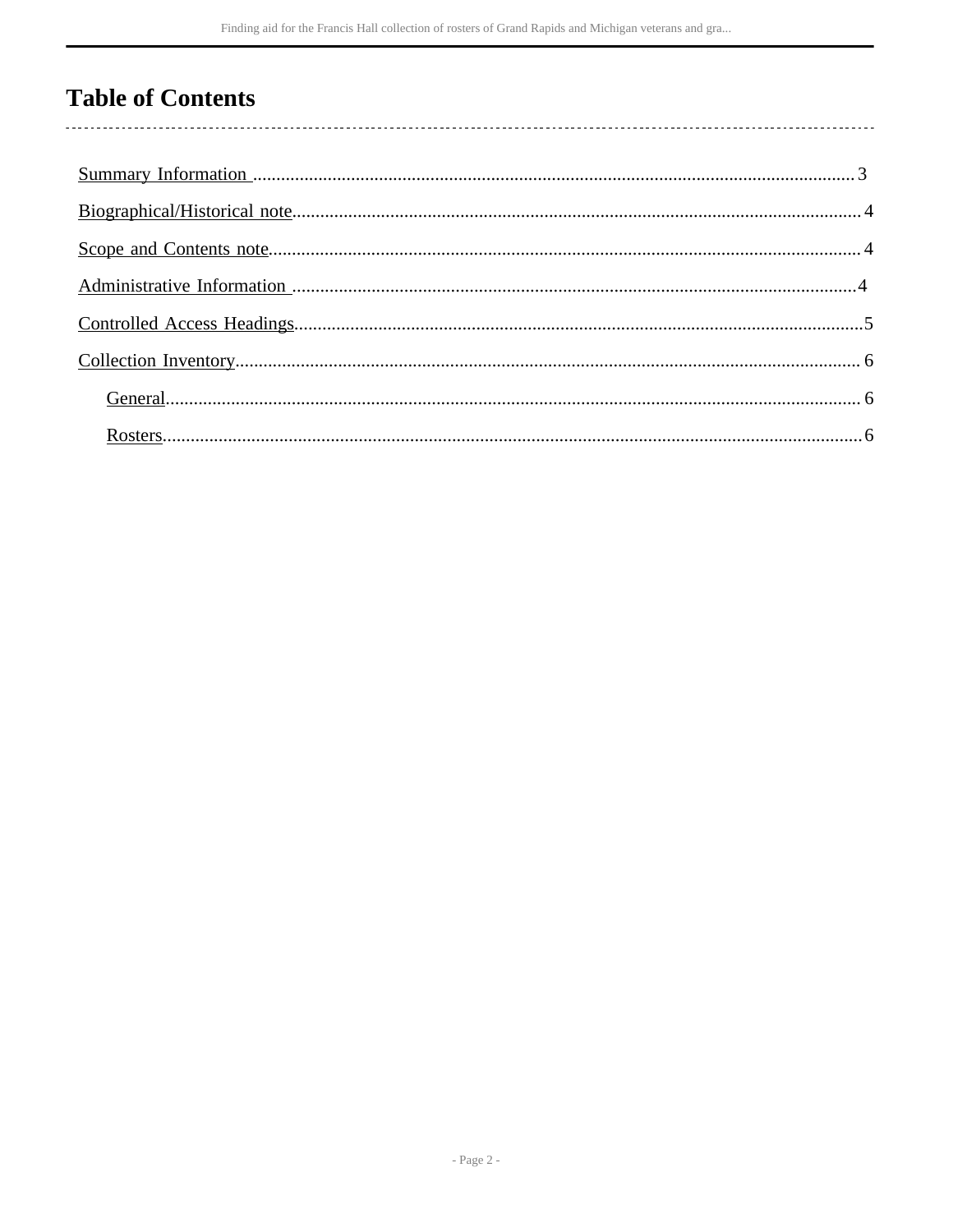# <span id="page-2-0"></span>**Summary Information**

....................

| <b>Repository</b>          | Grand Rapids Public Library, Grand Rapids History and Special<br><b>Collections Department</b>                                                                                                                                                                                                                                                                                                                                                                                                                                                                                                                                                                                                                                                              |
|----------------------------|-------------------------------------------------------------------------------------------------------------------------------------------------------------------------------------------------------------------------------------------------------------------------------------------------------------------------------------------------------------------------------------------------------------------------------------------------------------------------------------------------------------------------------------------------------------------------------------------------------------------------------------------------------------------------------------------------------------------------------------------------------------|
| <b>Creator - Collector</b> | Hall, Francis E, 1886-1939                                                                                                                                                                                                                                                                                                                                                                                                                                                                                                                                                                                                                                                                                                                                  |
| <b>Title</b>               | Francis Hall collection of rosters of Grand Rapids and Michigan veterans<br>and grave locations                                                                                                                                                                                                                                                                                                                                                                                                                                                                                                                                                                                                                                                             |
| Date [inclusive]           | 1754-1939, n.d.                                                                                                                                                                                                                                                                                                                                                                                                                                                                                                                                                                                                                                                                                                                                             |
| <b>Extent</b>              | 1.3 Linear feet Three boxes                                                                                                                                                                                                                                                                                                                                                                                                                                                                                                                                                                                                                                                                                                                                 |
| Language                   | English                                                                                                                                                                                                                                                                                                                                                                                                                                                                                                                                                                                                                                                                                                                                                     |
| <b>Abstract</b>            | The Francis Hall collection contains lists of graves of veterans of United<br>States wars in various Michigan cemeteries, 1754-1939. These lists are<br>arranged alphabetically by county, then chronologically beginning with<br>the Revolutionary War through World War I. Also in the collection<br>are rosters of military units formed in Grand Rapids for service in the<br>Mexican War, Civil War, Spanish American War and World War I. The<br>rosters are arranged chronologically. Of special interest are the rosters<br>of the four Michigan regiments, by company, that served in the Spanish<br>American War. Also included are unit rosters for medical unit Q, the<br>339th Ambulance Co., and Polar Bears, 85th Infantry, for World War I. |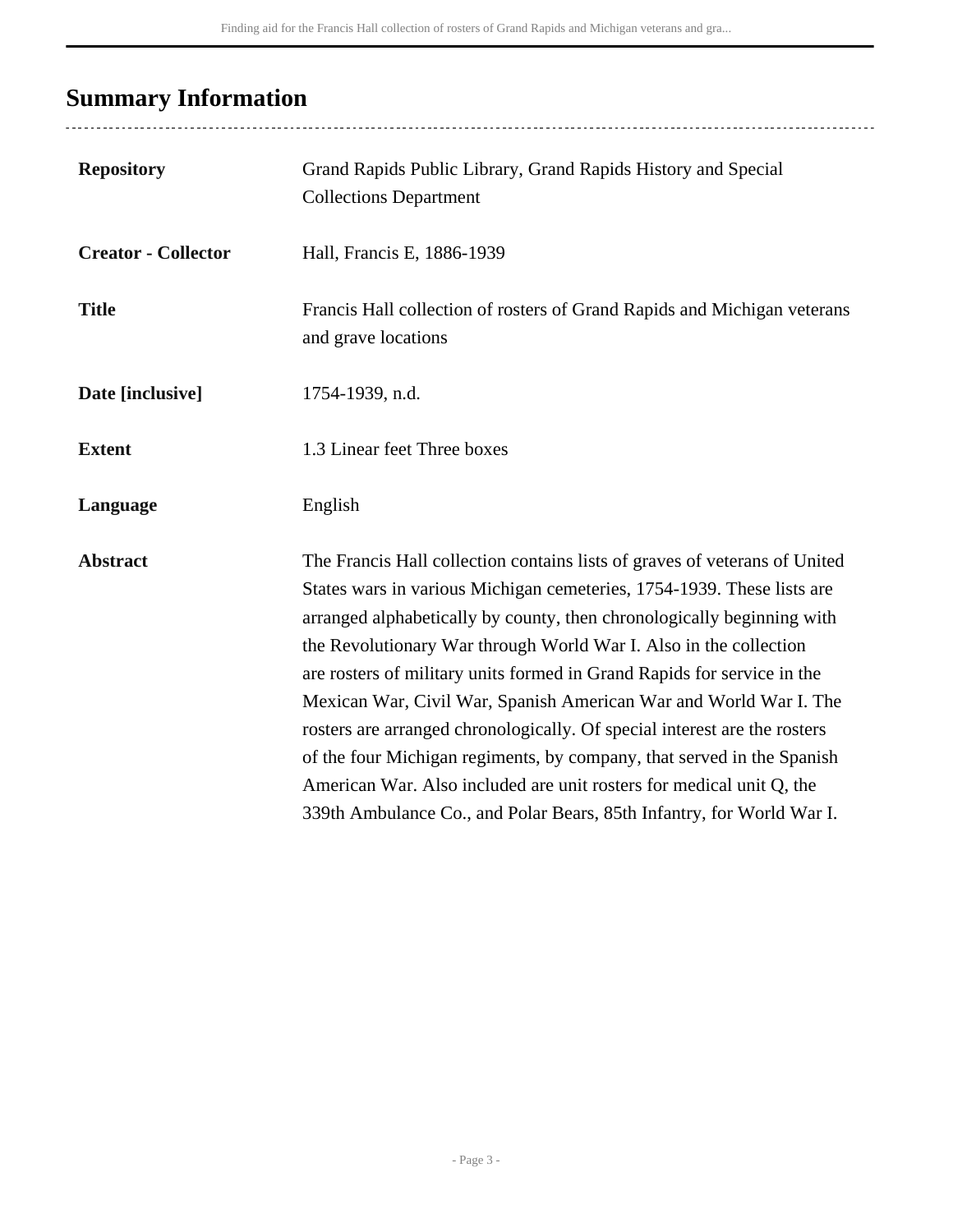## <span id="page-3-0"></span>**Biographical/Historical note**

Francis E. Hall (1886-1939), a life-long resident of Grand Rapids, resided in the family home built in 1857 by his grandfather. Hall, a member of the National Committee for Soldiers grave sites in Michigan, spent several years traveling the state, gathering information. Shortly after his death in 1939, his sister, Mrs. Benjamin Van Raalte, donated the entire collection to the Grand Rapids Public Library.

### <span id="page-3-1"></span>**Scope and Contents note**

The bulk of the collection contains rosters of Michigan veterans from the Revolutionary War to World War I. Also included are rosters of Military units formed in Grand Rapids for service in the Mexican War through World War I. Of special interest are the rosters of the four Michigan regiments, by company, that served in the Spanish American War. Also included are unit rosters for medical unit Q, 339th Ambulance Co., and the Polar Bears, of the 85th Infantry for World War I.

For further information on the Polar Bears see collections #23 and #33, and/or 339th Ambulance Co. see collection #108. Hall's list of Kent County men in the Civil War was given to the State Library of Michigan, which returned it in 1979. This list was processed as a manuscript collection #144 Kent County Civil War Men. The Hall collection of obituaries typed and transcribed from various state newspapers has been used as a reference work by the Local Historical Collections staff.

### <span id="page-3-2"></span>**Administrative Information**

#### **Publication Information**

Grand Rapids Public Library, Grand Rapids History and Special Collections Department 1993

#### **Immediate Source of Acquisition note**

Mrs. Benjamin VanRaalte, 1939, accession number 00.000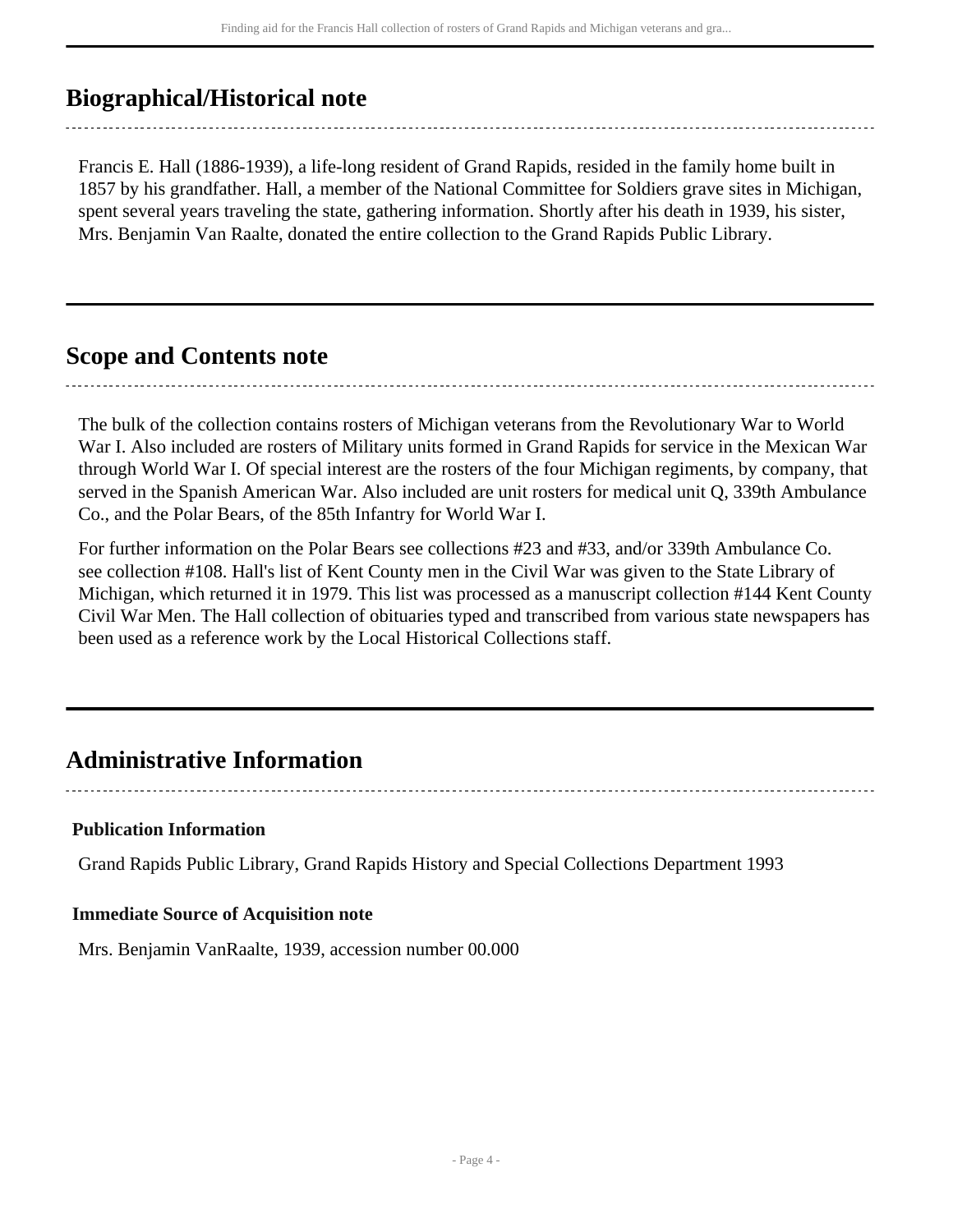### <span id="page-4-0"></span>**Controlled Access Headings**

#### **Geographic Name(s)**

- Grand Rapids (Mich.) -- History
- Michigan -- Genealogy

### **Subject(s)**

- Mexican War, 1846-1848 -- Registers -- Michigan
- Spanish American War, 1898 -- Registers -- Michigan
- United States -- History -- Civil War, 1861-1865 -- Registers -- Michigan
- United States -- History -- Revolution, 1775-1783 -- Registers -- Michigan
- Veterans -- Michigan
- World War, 1914-1918 -- Registers -- Michigan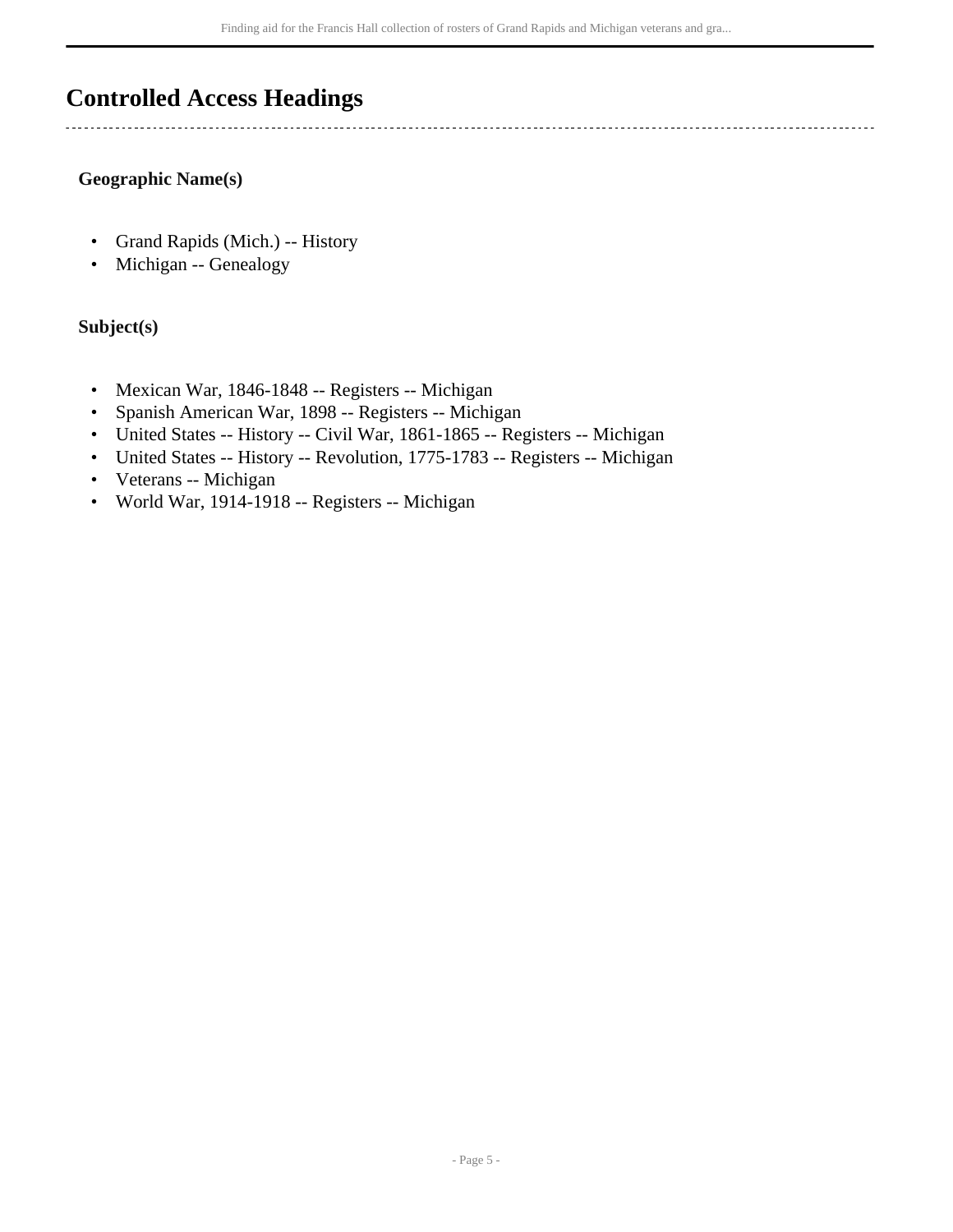## <span id="page-5-0"></span>**Collection Inventory**

<span id="page-5-1"></span>

| <b>General</b>                                                                 |              |                |
|--------------------------------------------------------------------------------|--------------|----------------|
|                                                                                | <b>Box</b>   | Folder         |
| Chronological list of engagements between North and South (1861-1865),<br>n.d. | $\mathbf{1}$ | $\mathbf{1}$   |
| Number of Michigan men in the Civil War by unit, n.d.                          | $\mathbf{1}$ | $\overline{2}$ |
| List of Michigan Civil War regiment muster dates and rendezvous sites,<br>n.d. | $\mathbf{1}$ | 3              |
| Quotas and list of regimental manpower totals, Michigan, Civil War, n.d.       | $\mathbf{1}$ | $\overline{4}$ |
| <b>Rosters</b>                                                                 |              |                |
|                                                                                | <b>Box</b>   | Folder         |
| 1st Michigan Volunteer Inf., Civil War, n.d.                                   | $\mathbf{1}$ | 5              |
| 3rd Michigan Volunteer Inf., Civil War, n.d.                                   | $\mathbf{1}$ | 6              |
| 3rd Michigan Volunteer Inf. (reorg.), Civil War, n.d.                          | $\mathbf{1}$ | $\tau$         |

<span id="page-5-2"></span>21st Michigan Volunteer Inf., Civil War, n.d. 1 8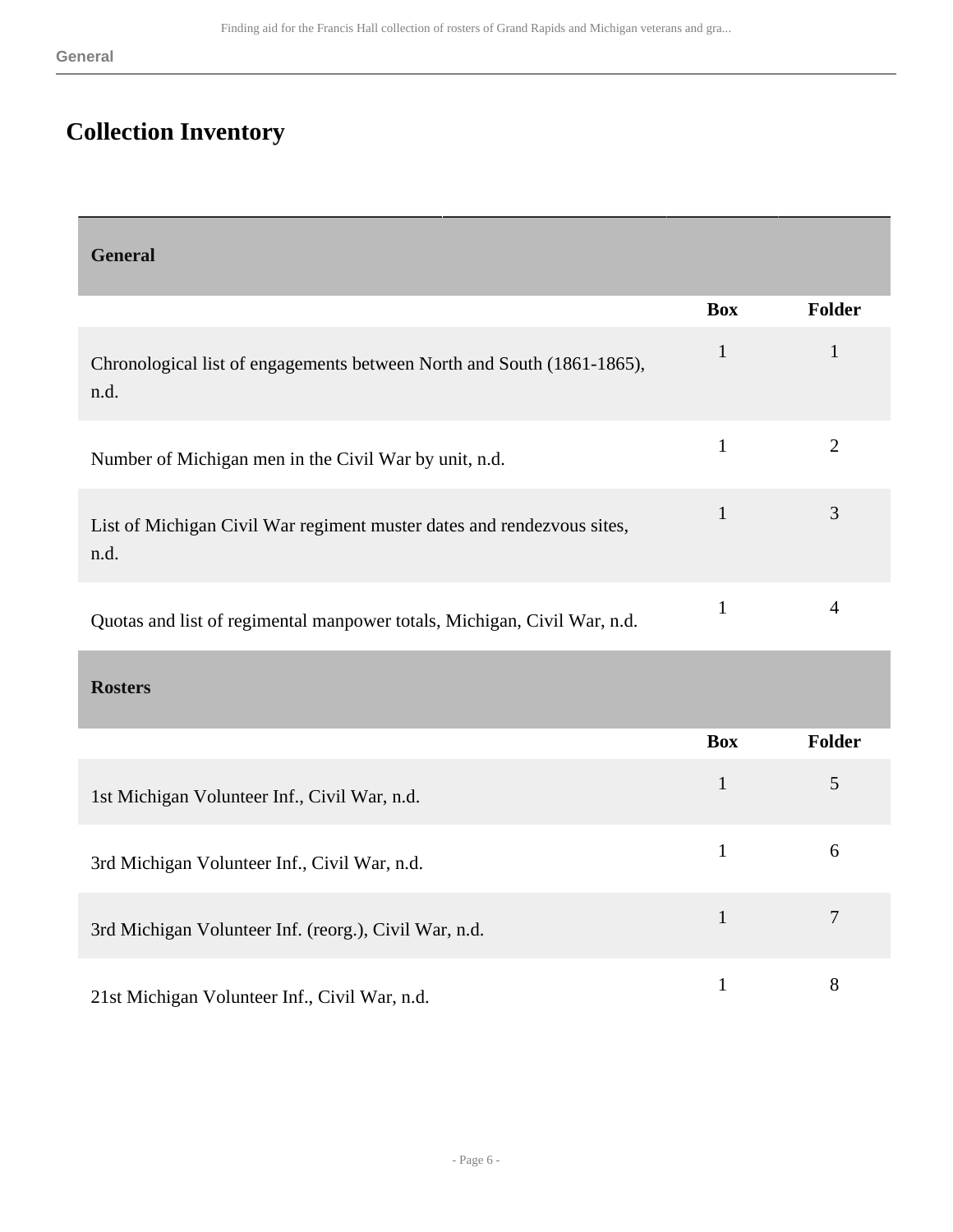**Rosters**

| 25th Michigan Volunteer Inf., Civil War, n.d.                                             | $\mathbf{1}$ | 9  |
|-------------------------------------------------------------------------------------------|--------------|----|
| 1st Michigan Engineers and Mechanics, Civil War, n.d.                                     | $\mathbf{1}$ | 10 |
| 10th Michigan Volunteer Cavalry, Civil War, n.d.                                          | $\mathbf{1}$ | 11 |
| 1st Michigan Colored Infantry, (102nd United States Colored Infantry),<br>Civil War, n.d. | $\mathbf{1}$ | 12 |
| Soldiers in United States Colored units, Civil War, n.d.                                  | $\mathbf{1}$ | 13 |
| 2nd Missouri Volunteer Cavalry, n.d.                                                      | $\mathbf{1}$ | 14 |
| 66th Illinois Infantry Co. D., n.d.                                                       | $\mathbf{1}$ | 15 |
| John A. Logan GAR Post #1, n.d.                                                           | $\mathbf{1}$ | 16 |
| John A. Logan GAR post #1 Quarterly report, June 1915.                                    | $\mathbf{1}$ | 17 |
| Allegan County Civil War men, n.d.                                                        | $\mathbf{1}$ | 18 |
| Allegan County Spanish American war men, n.d.                                             | $\mathbf{1}$ | 19 |
| Barry County Civil War men, n.d.                                                          | $\mathbf{1}$ | 20 |
| Branch County Civil War men, n.d.                                                         | $\mathbf{1}$ | 21 |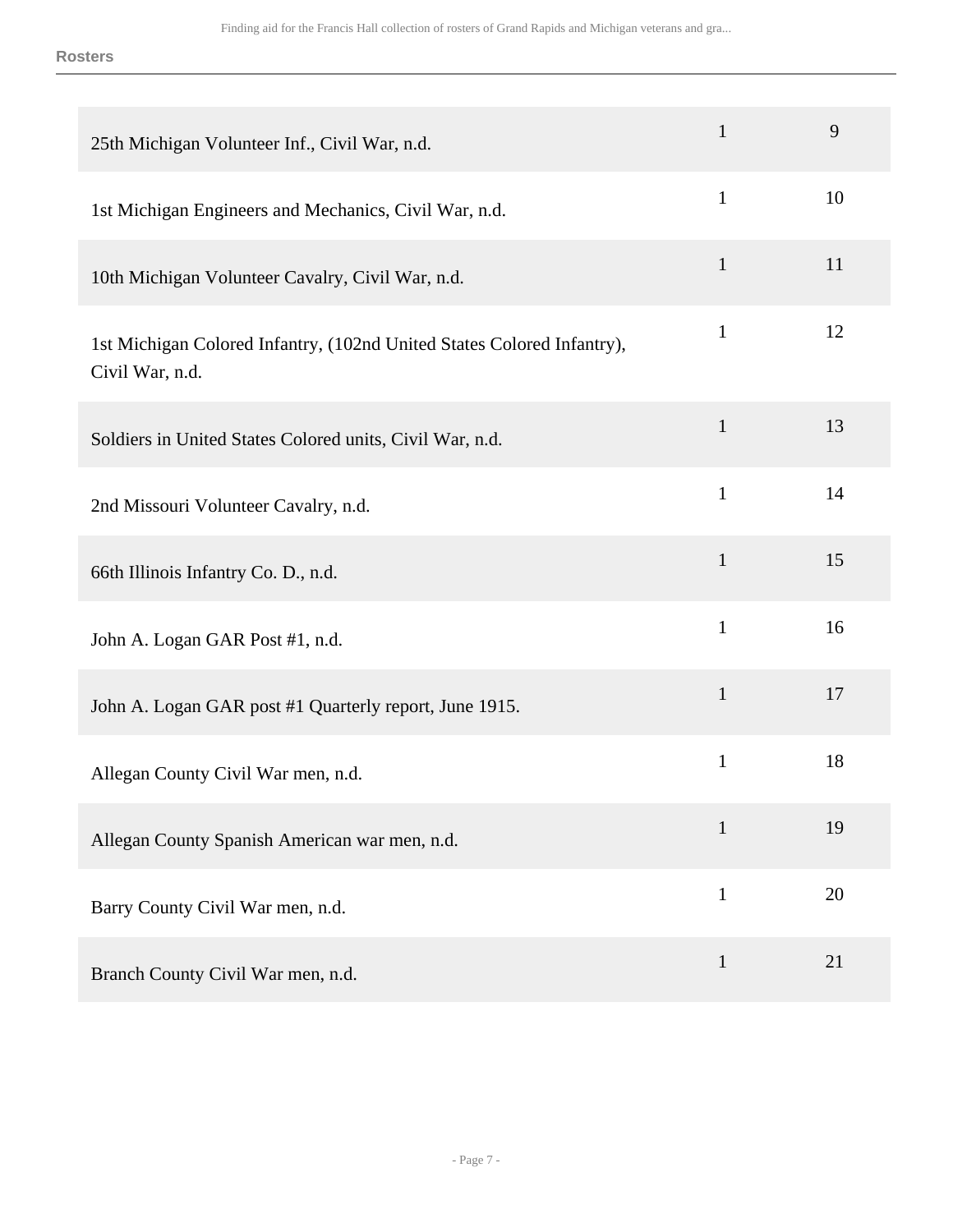**Rosters**

| Branch County Spanish American War men, n.d.                                          | $\mathbf{1}$   | 22             |
|---------------------------------------------------------------------------------------|----------------|----------------|
| Cass County GAR post rosters, n.d.                                                    | $\mathbf{1}$   | 23             |
| Cass County Civil War men, n.d.                                                       | $\mathbf{1}$   | 24             |
| Genessee County Civil War men, n.d.                                                   | $\mathbf{1}$   | 25             |
| History of Ionia County Military Enlistments Mexican War to World War<br>I.           | $\overline{2}$ | $\mathbf{1}$   |
| Ionia County Civil War men, n.d.                                                      | $\overline{2}$ | $\overline{2}$ |
| Isabella County Civil War men, n.d.                                                   | $\overline{2}$ | 3              |
| Kalamazoo County Mexican War men, n.d.                                                | $\overline{2}$ | $\overline{4}$ |
| Kalamazoo County Civil War men, n.d.                                                  | $\overline{2}$ | 5              |
| Montcalm County Civil War men, n.d.                                                   | $\overline{2}$ | 6              |
| Oakland County Revolutionary War, War of 1812, Mexican War and Civil<br>War men, n.d. | $\overline{2}$ | 7              |
| St. Joseph County Mexican War men, n.d.                                               | $\overline{2}$ | 8              |
| St. Joseph County Civil War men, n.d.                                                 | $\overline{2}$ | 9              |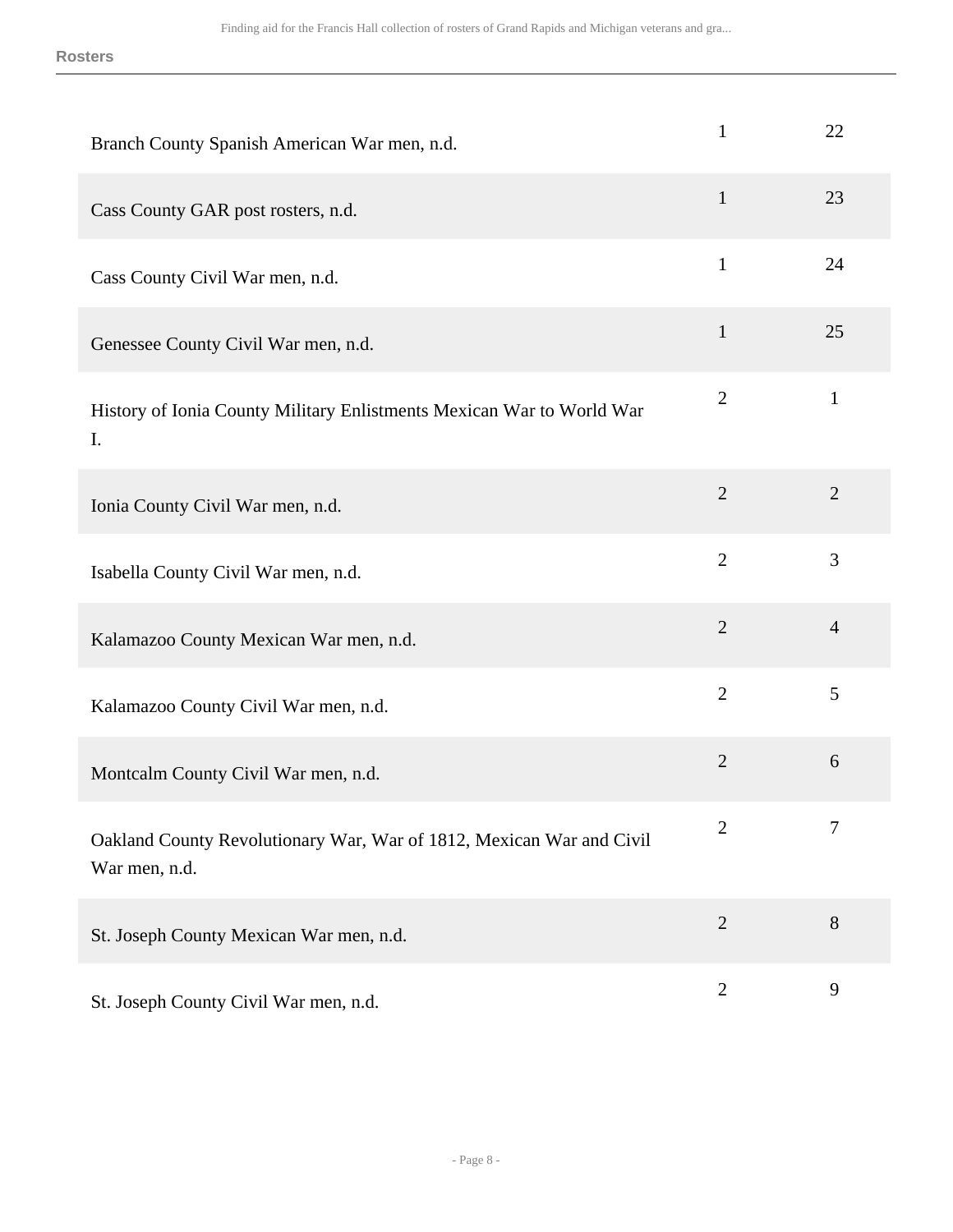#### **Rosters**

| St. Joseph County World War I men, n.d.                                     | $\overline{2}$ | 10        |
|-----------------------------------------------------------------------------|----------------|-----------|
| Summaries of the 31st-35th Michigan Infantry, Spanish-American War,<br>n.d. | $\overline{2}$ | 11        |
| 31st Michigan Inf., Spanish-American War, n.d.                              | $\overline{2}$ | 12        |
| 32nd Michigan Inf., Spanish-American War, n.d.                              | $\overline{2}$ | 13        |
| 33rd Michigan Inf., Spanish-American War, n.d.                              | $\overline{2}$ | 14        |
| 34th Michigan Inf., Spanish-American War, n.d.                              | $\overline{2}$ | 15        |
| 35th Michigan Inf., Spanish-American War, n.d.                              | $\overline{2}$ | 16        |
| Michigan Naval Militia, 1898 S.S. Yosemite, n.d.                            | $\overline{2}$ | 17        |
| Guy V. Henry Camp, United Spanish War veterans, 1929, n.d.                  | $\overline{2}$ | 18        |
| Kent County men in World War I, n.d.                                        | $\overline{2}$ | $19 - 20$ |
| Kent County men who died in World War I, n.d.                               | $\overline{2}$ | 21        |
| Unit Q American Red Cross, n.d.                                             | $\overline{2}$ | 22        |
| United States Army 126th Infantry, n.d.                                     | $\overline{2}$ | 23        |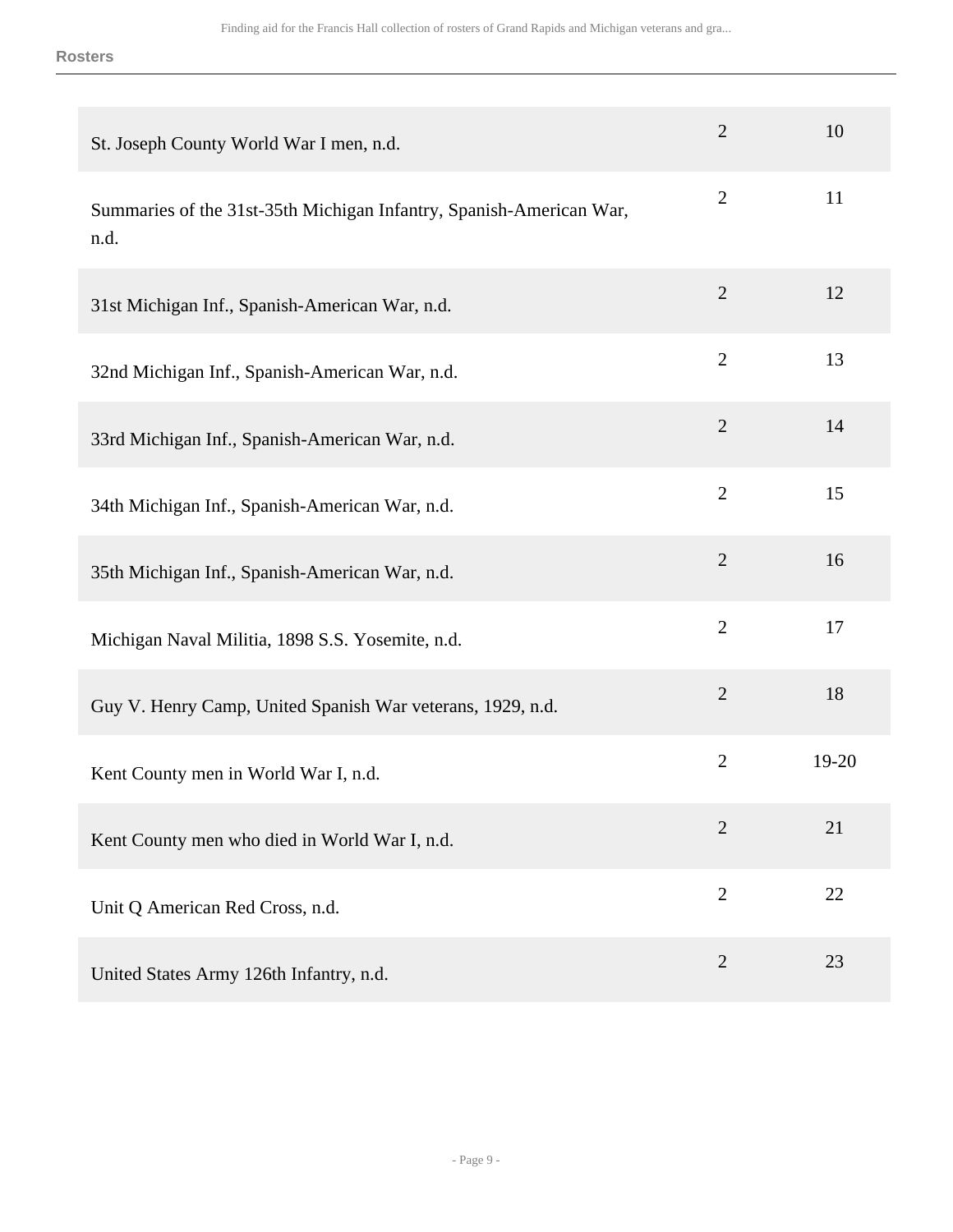**Grand Rapids Men in:**

| World War I roster of 126th Infantry, n.d.                  | $\overline{2}$ | 24             |
|-------------------------------------------------------------|----------------|----------------|
| 126th Inf. men killed in action, World War I, n.d.          | $\overline{2}$ | 25             |
| <b>Grand Rapids Men in:</b>                                 |                |                |
|                                                             | <b>Box</b>     | <b>Folder</b>  |
| 16th Engineers Co. C, n.d.                                  | $\overline{2}$ | 26             |
| 119th Field Artillery, n.d.                                 | $\overline{2}$ | 27             |
| 339th Ambulance co. n.d.                                    | $\overline{2}$ | 28             |
| 85th Inf., Polar Bears, n.d.                                | $\overline{2}$ | 29             |
| Grand Rapids, World War I Gold Star Mothers, n.d.           | $\overline{2}$ | 30             |
| Veterans Park memorial pillars, World War I, n.d.           | $\overline{2}$ | 31             |
|                                                             | <b>Box</b>     | Folder         |
| National Cemeteries in 1887, n.d.                           | 3              | $\mathbf{1}$   |
| Veterans burials by war/county, n.d.                        | 3              | $\overline{2}$ |
| Soldier plots in various cemeteries about the country, n.d. | 3              | 3              |
| Counties of Michigan/Townships of Michigan, n.d.            | 3              | $\overline{4}$ |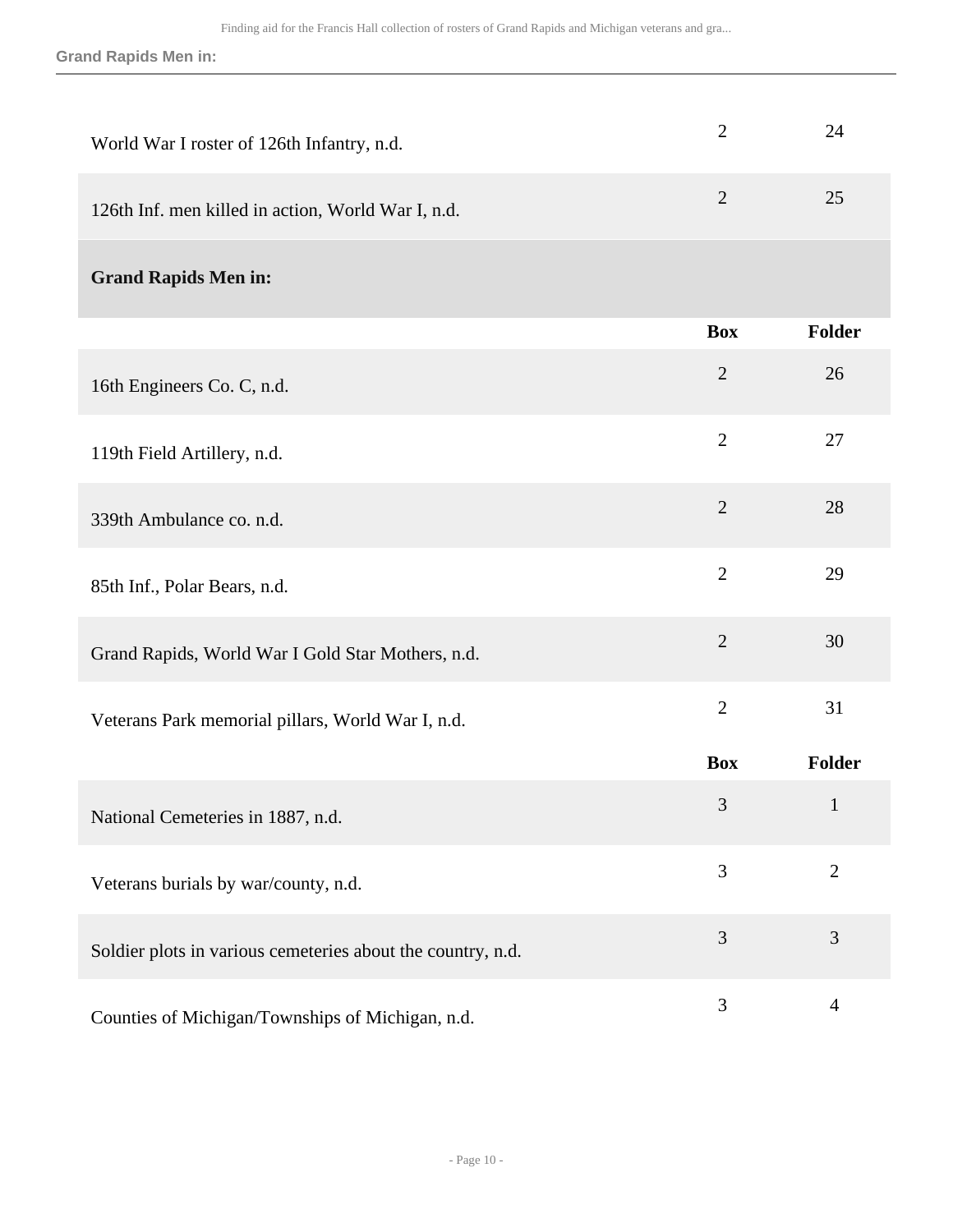#### **County Cemeteries and veterans burial lists n.d.:**

### **County Cemeteries and veterans burial lists n.d.:**

|                                | <b>Box</b>     | Folder           |
|--------------------------------|----------------|------------------|
| Allegan Co.                    | 3              | $\mathfrak{S}$   |
| Berrien and North Branch Co's. | 3              | $6\,$            |
| Calhoun Co.                    | $\mathfrak{Z}$ | $\boldsymbol{7}$ |
| Cass Co.                       | 3              | $8\,$            |
| Clinton Co.                    | 3              | 9                |
| Eaton Co.                      | 3              | $10\,$           |
| Emmett Co.                     | 3              | $11\,$           |
| Ingham Co.                     | 3              | 12               |
| Ionia Co.                      | 3              | 13               |
| Kalamazoo Co.                  | $\mathfrak{Z}$ | $14$             |
| Lapeer Co.                     | $\mathfrak{Z}$ | $15\,$           |
| Macomb co.                     | $\mathfrak{Z}$ | $16\,$           |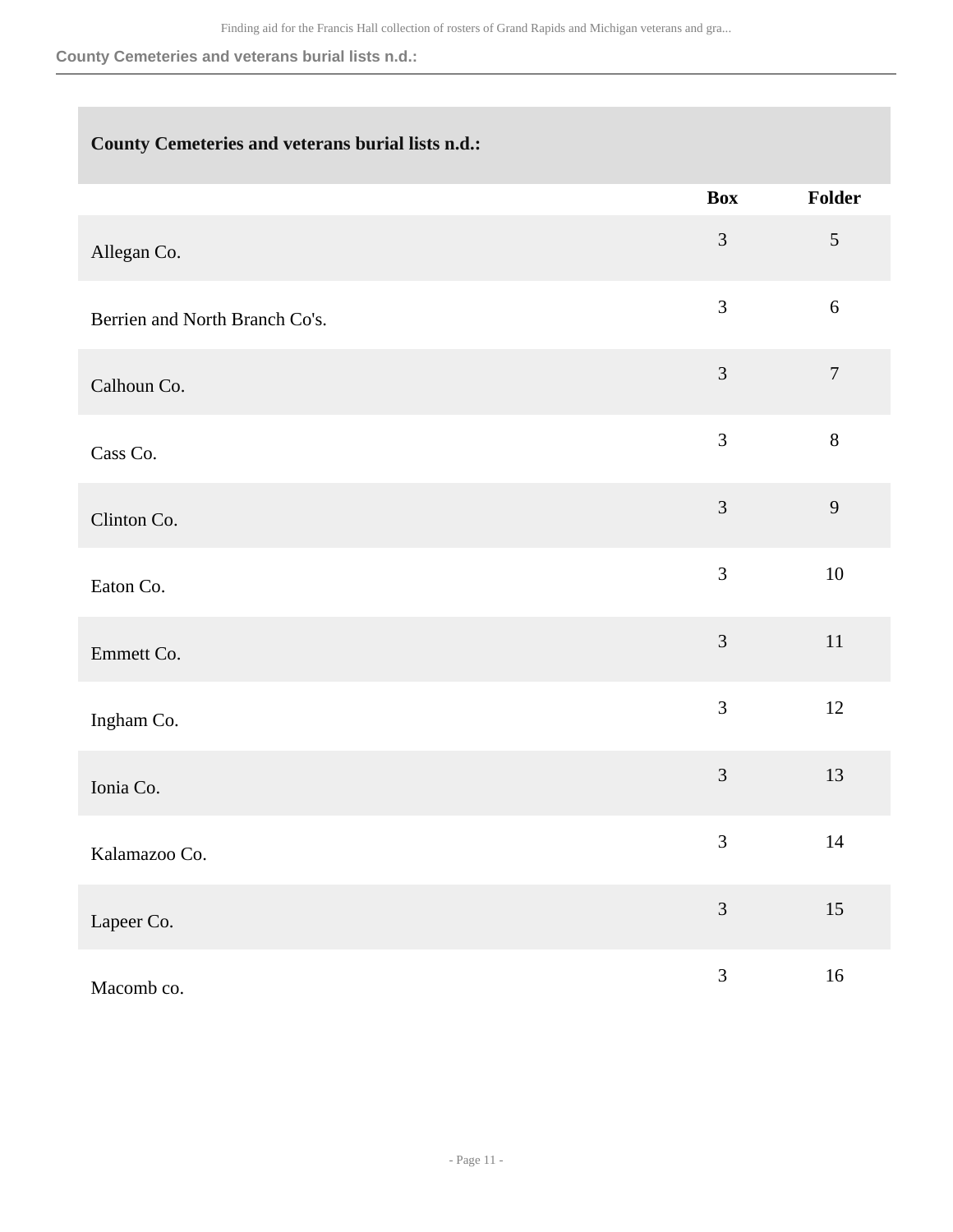#### **Veterans in Kent County cemeteries, n.d.**

| Mason Co.                                 | $\mathfrak{Z}$ | $17\,$ |
|-------------------------------------------|----------------|--------|
| Monroe Co.                                | $\mathfrak{Z}$ | $18\,$ |
| Muskegon Co.                              | 3              | 19     |
| Newaygo Co.                               | 3              | $20\,$ |
| Oceana Co.                                | $\mathfrak{Z}$ | 21     |
| Ottawa Co.                                | 3              | 22     |
| Saginaw Co.                               | 3              | 23     |
| St. Joseph Co.                            | 3              | 24     |
| Wayne Co.                                 | 3              | $25\,$ |
| Veterans in Kent County cemeteries, n.d.  |                |        |
|                                           | <b>Box</b>     | Folder |
| Locations of Kent County cemeteries, n.d. | $\mathfrak{Z}$ | $26\,$ |
| Ada Twp.                                  | $\mathfrak{Z}$ | $27\,$ |
| Algoma Twp.                               | $\mathfrak{Z}$ | $28\,$ |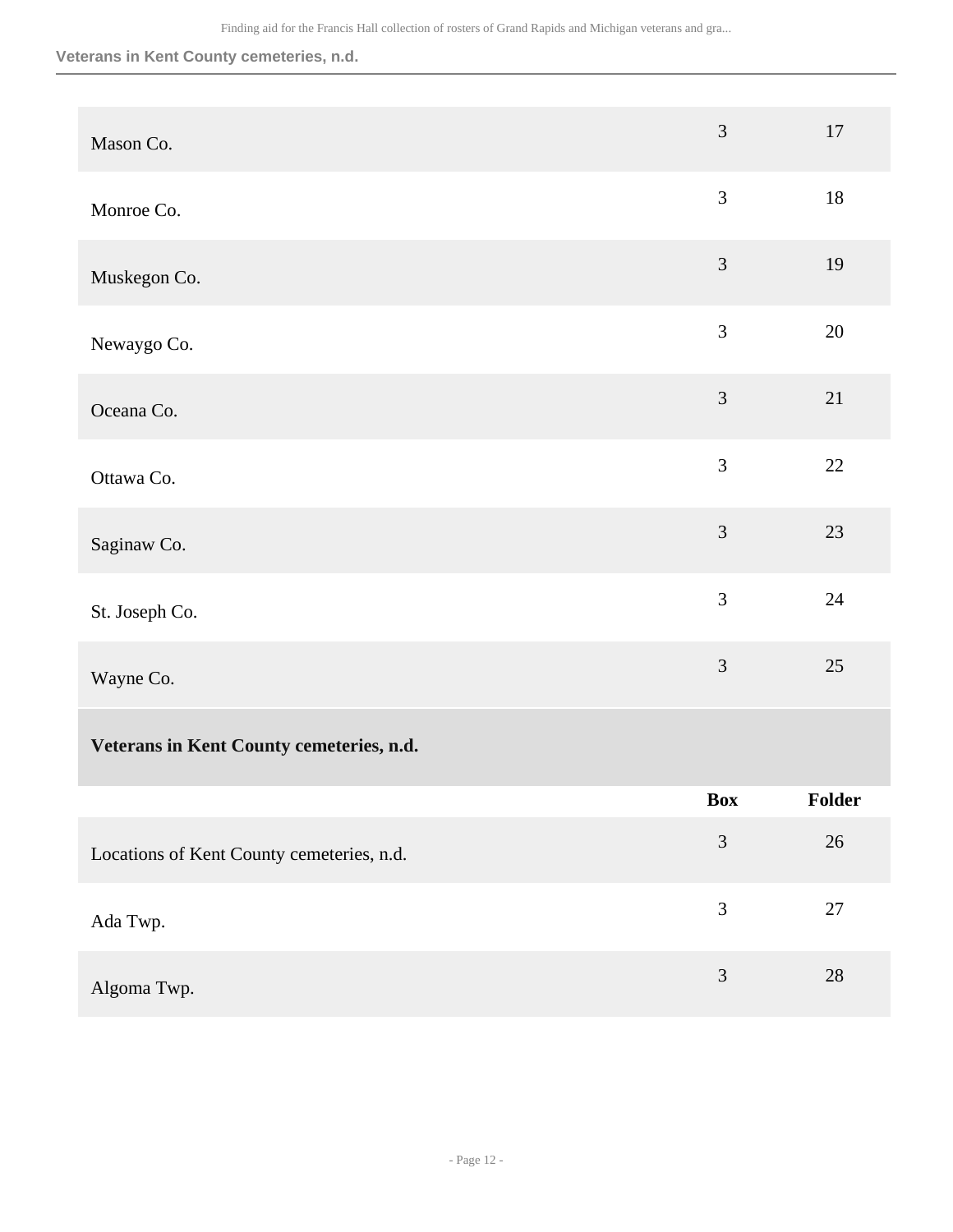#### **Veterans in Kent County cemeteries, n.d.**

| Alpine Twp.       | 3              | 29     |
|-------------------|----------------|--------|
| Bowne Twp.        | $\mathfrak{Z}$ | 30     |
| Byron Twp.        | $\mathfrak{Z}$ | 31     |
| Caledonia Twp.    | $\mathfrak{Z}$ | $32\,$ |
| Cannon Twp.       | $\mathfrak{Z}$ | 33     |
| Cascade Twp.      | 3              | 34     |
| Courtland Twp.    | $\mathfrak{Z}$ | 35     |
| Gaines Twp.       | $\overline{3}$ | 36     |
| Grand Rapids Twp. | $\mathfrak{Z}$ | 37     |
| Grattan Twp.      | $\mathfrak{Z}$ | $38\,$ |
| Lowell Twp.       | $\mathfrak{Z}$ | 39     |
| Nelson Twp.       | 3              | 40     |
| Oakland Twp.      | 3              | 41     |
| Paris Twp.        | $\overline{3}$ | 42     |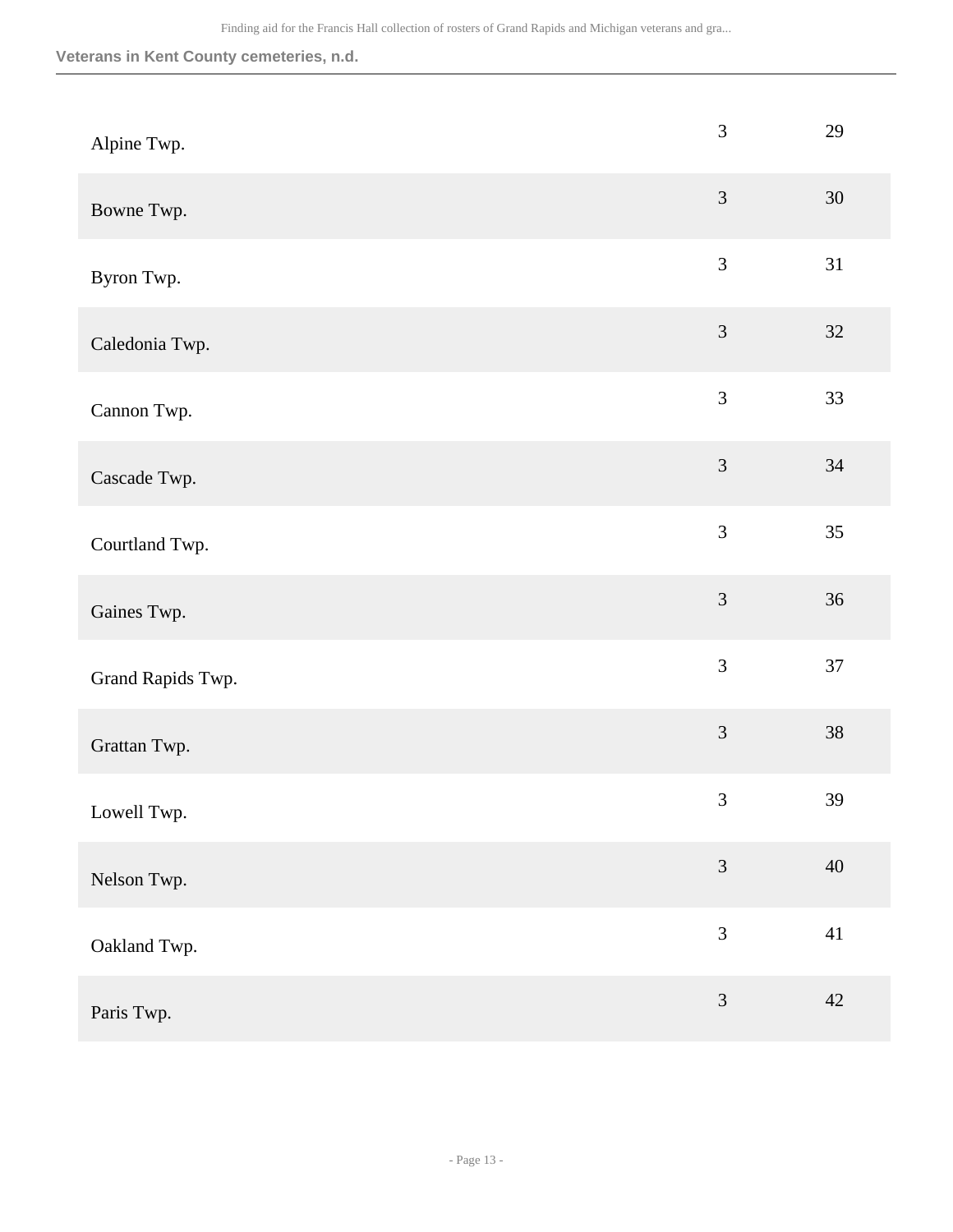### **Grand Rapids Cemeteries, n.d.**

| Plainfield Twp.                                                                  | 3              | 43     |
|----------------------------------------------------------------------------------|----------------|--------|
| Solon Twp.                                                                       | 3              | 44     |
| Sparta Twp.                                                                      | 3              | 45     |
| Spencer Twp.                                                                     | 3              | 46     |
| Tyrone Twp.                                                                      | 3              | 47     |
| Vergennes Twp.                                                                   | $\overline{3}$ | 48     |
| Walker Twp.                                                                      | 3              | 49     |
| Wyoming Twp.                                                                     | $\mathfrak{Z}$ | $50\,$ |
|                                                                                  | <b>Box</b>     | Folder |
| Article, Grand Rapids Herald May 23,1905, Lost Cemetery of Grand<br>Rapids, n.d. | $\mathfrak{Z}$ | 51     |
| <b>Grand Rapids Cemeteries, n.d.</b>                                             |                |        |
|                                                                                  | <b>Box</b>     | Folder |
| Fairplains.                                                                      | $\overline{3}$ | 52     |
| Fulton Street.                                                                   | 3              | 53     |